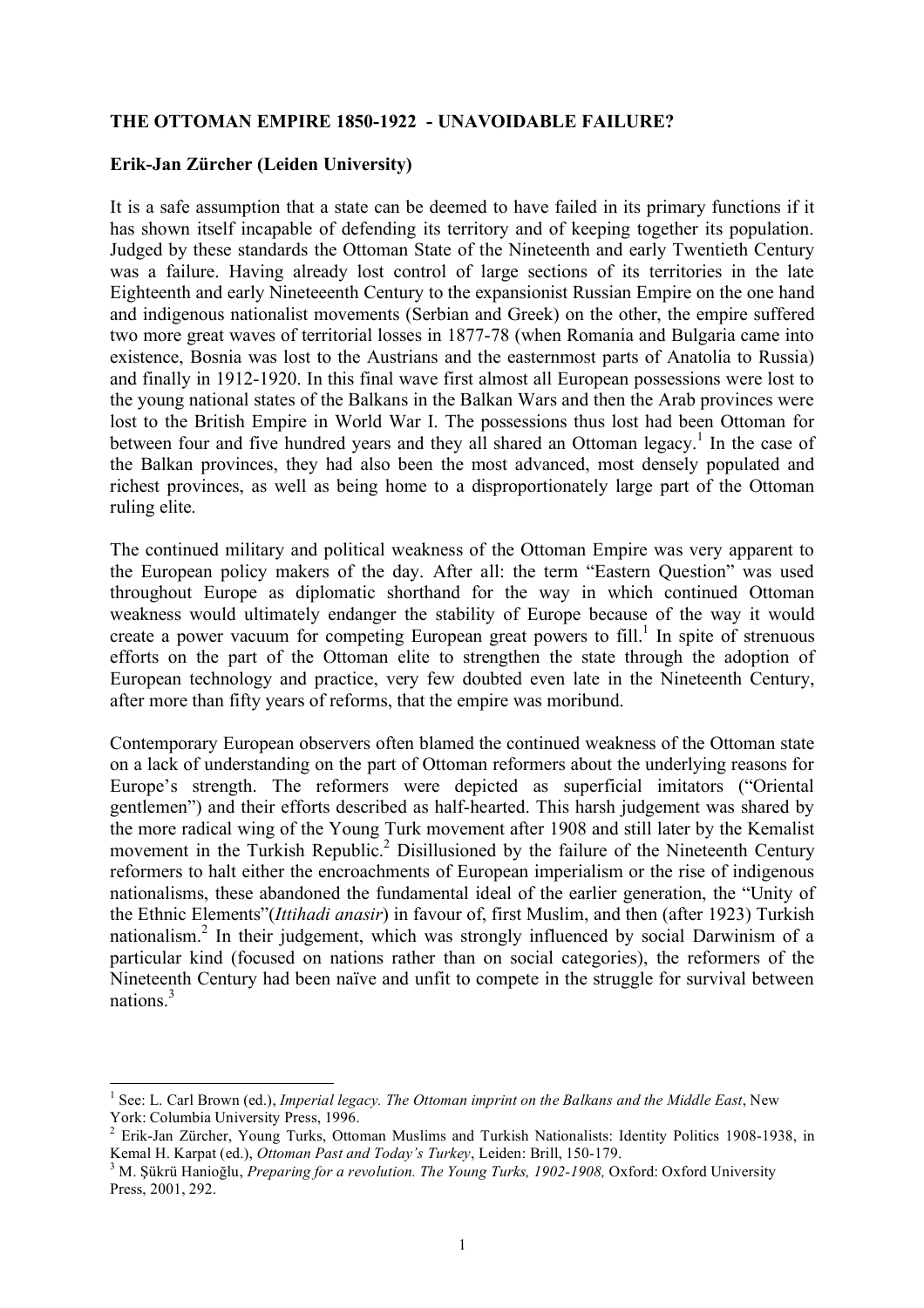It is probably true that the Ottoman reformers were late in recognizing the power of nationalism and the danger it brought to the empire, but it is questionable whether their policies can really be held responsible for the "failure" of the Ottoman Empire. Let us take a fresh look at the two fundamental problems that faced the empire – the maintenance of the external position of the empire, the "defence of the realm", and the construction of a collective identity, which could underpin imperial rule.

# **Defence of the realm**

The sudden defeats of 1774 and 1792 against Russia, after half a century without major wars, meant that the Ottomans became acutely aware of their military inferiority. The disastrous defeat at the hands of Russia in 1829, which led to a huge number of Muslim refugees from the Black Sea littoral entering the country, made military modernisation even more of a priority. Modernizing the army remained the driving force behind the whole complex of reforms, at least until 1856. The transition to an army dressed, equipped and commanded in the European manner was made from 1826 with the founding of the "Well-trained Victorious Soldiers of Muhammad" (*Muallem Asakiri Mansureyi Muhammadiye*). Conscription on the Prussian model, with a standing army, an active reserve and a militia, was introduced in 1844. Conscription was by drawing of lots among age classes, as in Europe. 4

If the initial impetus was military and modernisation of the army and establishment of a monopoly of legitimate violence always remained one of the top priorities, in their efforts to achieve these goals the reformers were forced to cast the net of modernisation ever more widely. The building of an army entailed a need for a census, for efficient recruitment, for the construction of barracks and the improvement of roads and bridges. Enhancing state control was dependent on communications, which translated into the building of an extended network of telegraph cables from the Eighteen Fifties onwards and of trunk railways from the Eighteen Eighties. The reforms created their own need for modern educational establishments (and a market for their graduates).<sup>5</sup> The utilitarian drive behind the creation of the new schools is shown by the fact that a university on the European model was founded only at the very end of the century – remarkable, considering the enormous development of the Humboldtian university in the European countries, which the Ottomans took for their model, in this very period. Instead of universities, the Ottomans created professional colleges to turn out engineers and architects, (military) doctors and veterinaries, accountants and administrators.

The bureaucrats of the fast-growing state machinery felt the need for clear hierarchical relationships, division of labour and regular pay and over the century, through the issuing of endless regulations something resembling Weber's model of a rational bureaucracy came into existence,  $\frac{3}{3}$  thus paralleling the growth of a European-style officer corps in the army. Much as one may criticise the reforms for their shallowness, half-heartedness or inefficiency, something resembling a modern centralized state came into existence. Anyone doubting the Ottomans' achievement in this field need only compare the Turkey of the Nineteen twenties, when Mustafa Kemal Atatürk unleashed his radical secularist and nationalist programme, with the Iran of the same period, in which Reza Shah Pahlevi established his power monopoly. Reza Shah's policies necessarily aimed at the construction of a modern state where under the last Qajar Shahs royal authority had barely been noticeable outside Teheran and Tebriz and in this sense his position resembled that of the Ottoman sultans Mahmud II (r.

 <sup>4</sup> Erik-Jan Zürcher, The Ottoman conscription system in theory and practice, 1844-1918, *International Review of*

*Social History* 43/3, 437-449. <sup>5</sup> Stanford J. Shaw and Ezel Kural Shaw, *History of the Ottoman Empire and modern Turkey. Vol. <sup>2</sup> Reform, revolution and republic,* Cambridge: Cambridge University Press, 1977, 106-113.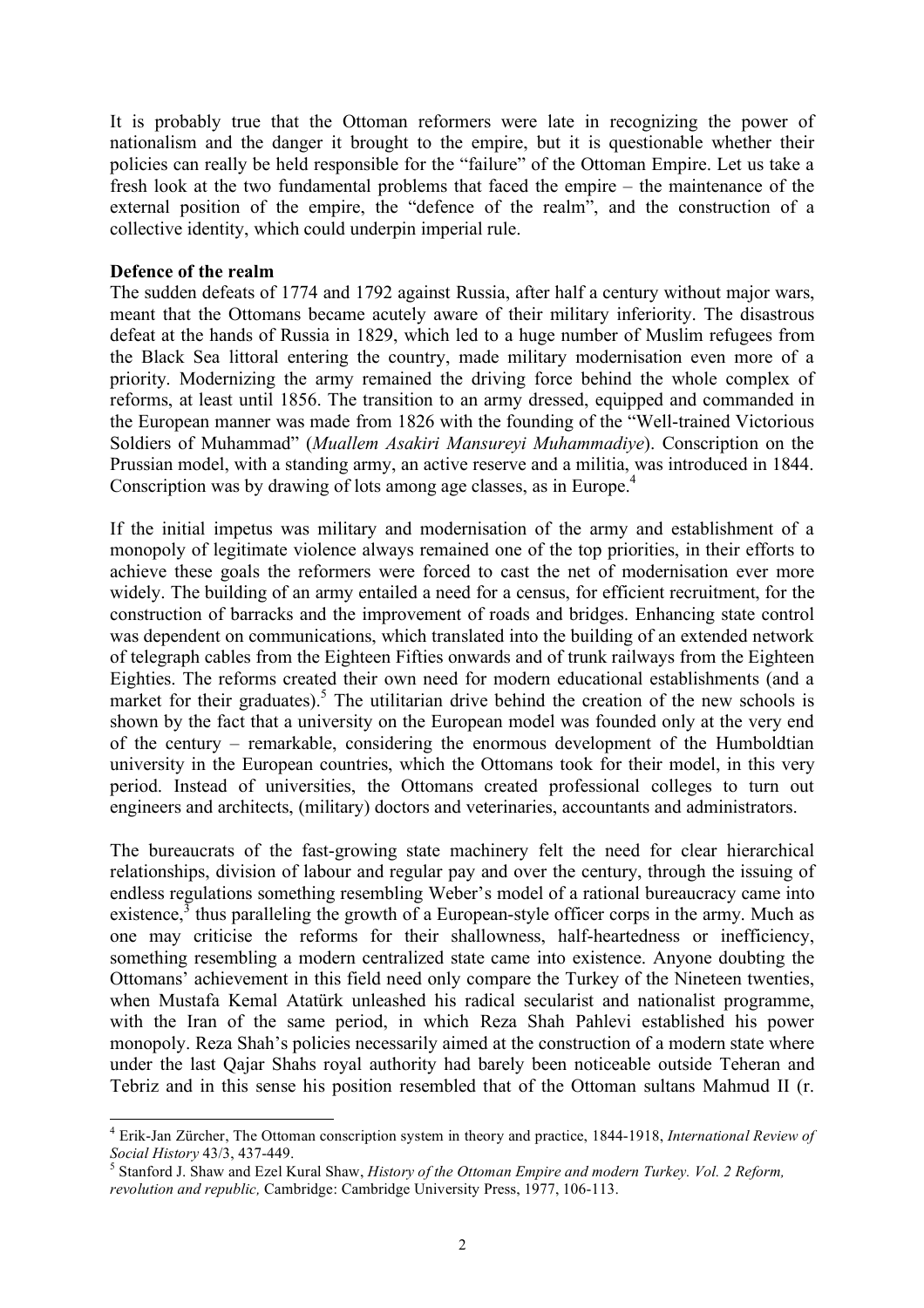1808-1839) far more than it did that of Atatürk, who had a complete and ruthlessly efficient state apparatus at his disposal, which could be employed to effect a cultural revolution of sorts. 4

The introduction of a Western-style army with up-to-date equipment and armaments, the building of a state bureaucracy and the investments in infrastructure, limited as they were, meant a dramatic increase in state expenditure. The introduction of conscription in order to compete with European mass armies meant a significant increase in the required manpower. In other words: the two main requirements for successful military reform were money and men. Let us look at money first.

### **Money and men**

The Ottoman Empire was, of course, an agricultural state. Its two most important sources of tax revenue until 1856 were one the one hand the tithe (and similar taxes like the "sheep tax" – *agnam resmi*) and on the other the *cizye*, the tax levied on the "protected" minorities – the Christian and Jewish communities, in exchange for their right to continue to live and worship as distinct confessional groups. Taxes were always imposed on the heads of households and a system of tax farming was in place throughout the empire. Tax farms were normally sold to the highest bidder for three years, but in the Eighteenth Century the lifetime tax farm (*malikane*) had become more usual. Successive governments tried to replace it with direct tax collection throughout the Nineteenth Century, but they never succeeded in fully eradicating the tax farming system. While tax farming was a rational choice on the part of the central government (eliminating the risk of crop failure and the cost of a system of tax collectors paid for by the state), it did tend to increase the tax burden of the peasants, thus ultimately damaging the tax base of that same government. From 1856 onwards, when the Sultan, under pressure from Britain and France, granted equality before the law to non-Muslims, the *cizye* was replaced with a military exemption tax called *bedel* (about which more below). Customs duties, excises, tolls, port- and market fees were among the other sources of state income, most of them also farmed out to contractors.

Trade with Europe, which had been on the increase since the second half of the Eighteenth Century, increased rapidly from 1840 onwards and continued to do so until 1873. Direct investment by Europeans began to grow significantly after the Crimean war (1853), when the empire was viewed as a land of opportunity and attracted serious business as well as many adventurers. After a period of stagnation, which reflected trends in the world economy, trade and investment picked up again after  $1896$ .<sup>5</sup> However, the central government was in no position to profit financially from this economic expansion. After the signature of the free trade treaty of Balta Limani with Great Britain in 1838 (and similar treaties with other powers shortly after) it lost its freedom of action in the sphere of custom duties and tolls. The political climate after the Crimean War created favourable conditions for borrowing in the European capital markets, but in 1875 the state defaulted on its external debt and it could only restore its credit by handing over a number of important sources of income directly to its foreign creditors, represented by the *Caisse de la Dette Publique Ottomane*, which was created in 1881. The Public Debt Administration was given direct access to a number of important revenue sources of the state, thus further eroding the empire's fiscal position. The war of 1877-78 also deprived the empire from some of its richest provinces in Europe.

We do not have any reliable figures on total state revenue in the Nineteenth Century. The figures for this period have to be regarded as rough estimates. The first reliable budget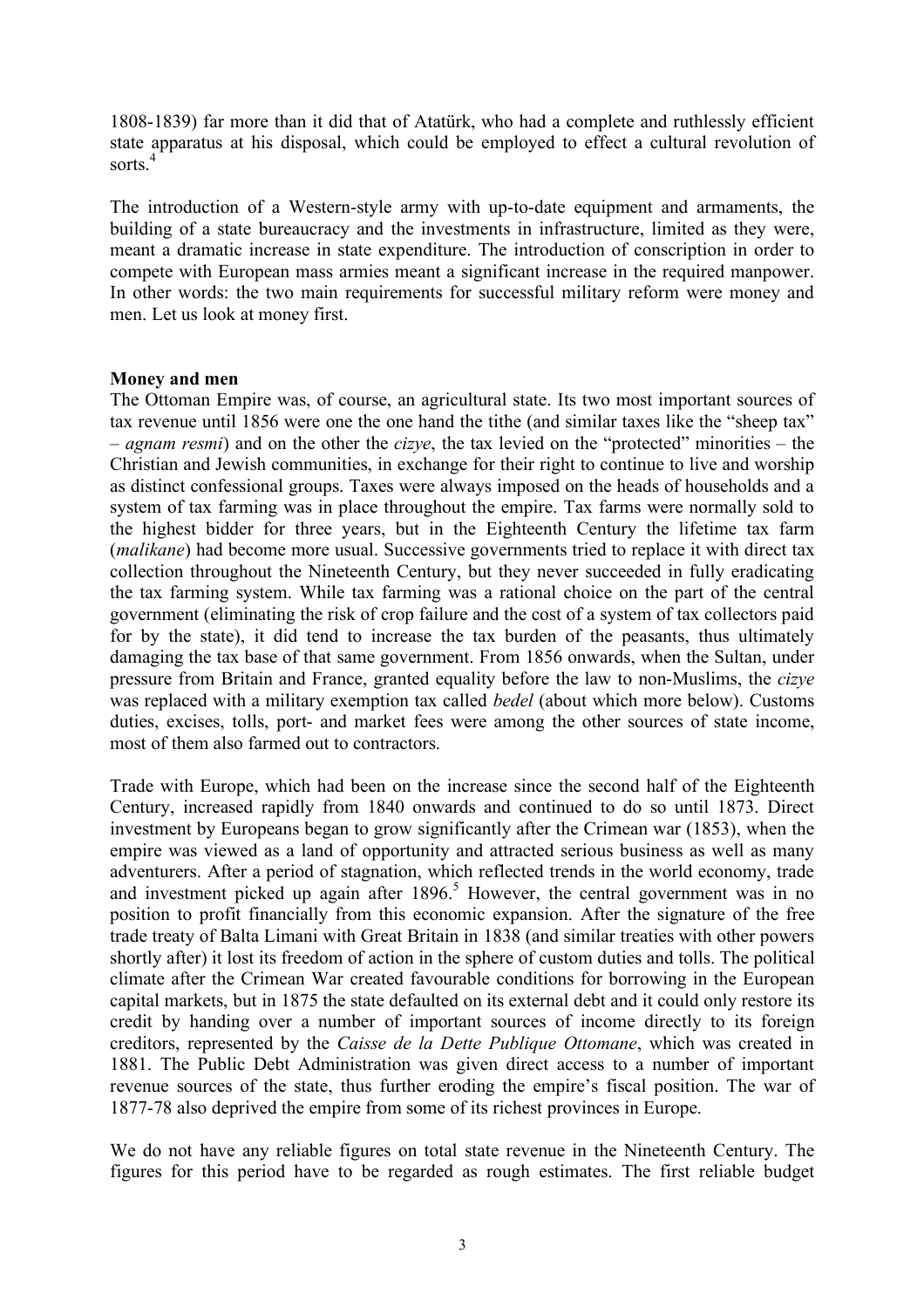composed with a degree of realism was in fact that put together in 1909 by the financial wizard of the Young Turk regime, Cavit Bey. That budget shows a state income of slightly over 25 million Turkish pounds (27.5 million Pounds Sterling). <sup>6</sup> To see how that compares to the income of those states with whom the empire had to compete, I have taken the state income for Great Britain, France, Austro-Hungary and Russia in 1900, as reported in Mitchell's *Historical Statistics <sup>7</sup>* (which, incidentally, give no data on the Ottoman Empire). In order to create a basis for comparison, I have used Posthumus's rates of exchange tables<sup>8</sup> to covert the national currencies into Dutch guilders as a unit of account. The result is as follows:

| <b>Great Britain</b> | 1680 million |
|----------------------|--------------|
| France               | 1831 million |
| Austro-Hungary       | 1321 million |
| Russia               | 2113 million |
| Ottoman Empire       | 330 million  |

In other words: the means at the disposal in peacetime of its greatest rival, Russia, were seven times those of the Ottoman state. In any arms race, this would of course be a factor of enormous importance. It also helps to explain the expanding and ultimately crushing debt the Ottomans loaded themselves with. It was not so much the extravagances of the court, as both European and Ottoman critics assumed, but battleships and guns, which accounted for this.

A similar picture emerges when we look at the problem of people. Figures for the Ottoman population are similarly uncertain to those for state income. By the beginning of the Nineteenth Century the population had probably been in decline for over a century. Estimates put the population around 1800 at about 26.000.000.<sup>9</sup> The need for more effective taxation and the introduction of military conscription turned counting the population into a priority. The first census was taken in 1831-1838, but it was reasonably accurate only in a number of central provinces. The quality of the censuses improved over the next seventy years, but the Ottomans always undercounted their population and in the more inhospitable areas with little state control, such as Kurdistan, Albania or Yemen, the numbers were little more than guesses. On the eve of World War I, the population was stated to be slightly in excess of 21.000.000, but if all the outlying areas are included, a number some five million higher is probably closer to reality.<sup>10</sup> On the face of it, then, the population numbers for 1800 and 1914 are much the same. They reflect a completely different reality, however. In peacetime, especially in the 1880s and 1890s, the Ottoman population showed strong growth, but in the peace settlements of 1878 and 1913 huge tracts of land were lost and these lands had been among the most densely populated. If these provinces had not been lost natural growth would have seen to it that the empire's population in 1914 would have been around 42.5 million instead of 26 million. The empire was caught in a vicious circle: loss of land meant loss of income and population, which in turn decreased its ability to defend itself and led to more loss of land.

| Empire an grow significantly over the century, as this table shows. |              |              |  |
|---------------------------------------------------------------------|--------------|--------------|--|
|                                                                     | 1851         | 1901         |  |
| <b>Great Britain</b>                                                | 27.3 million | 42.5 million |  |
| France                                                              | 35.8 million | 38.5 million |  |
| Austria/Austro-Hungary                                              | 30.7 million | 45.2 million |  |

Ottoman Empire 1 32 million (1844) 26 million

Germany 141 million (1871) 56.4 million

Russia 126.4 million (1897)

Comparisons are telling here. The populations of the major competitors of the Ottoman Empire all grew significantly over the century, as this table shows: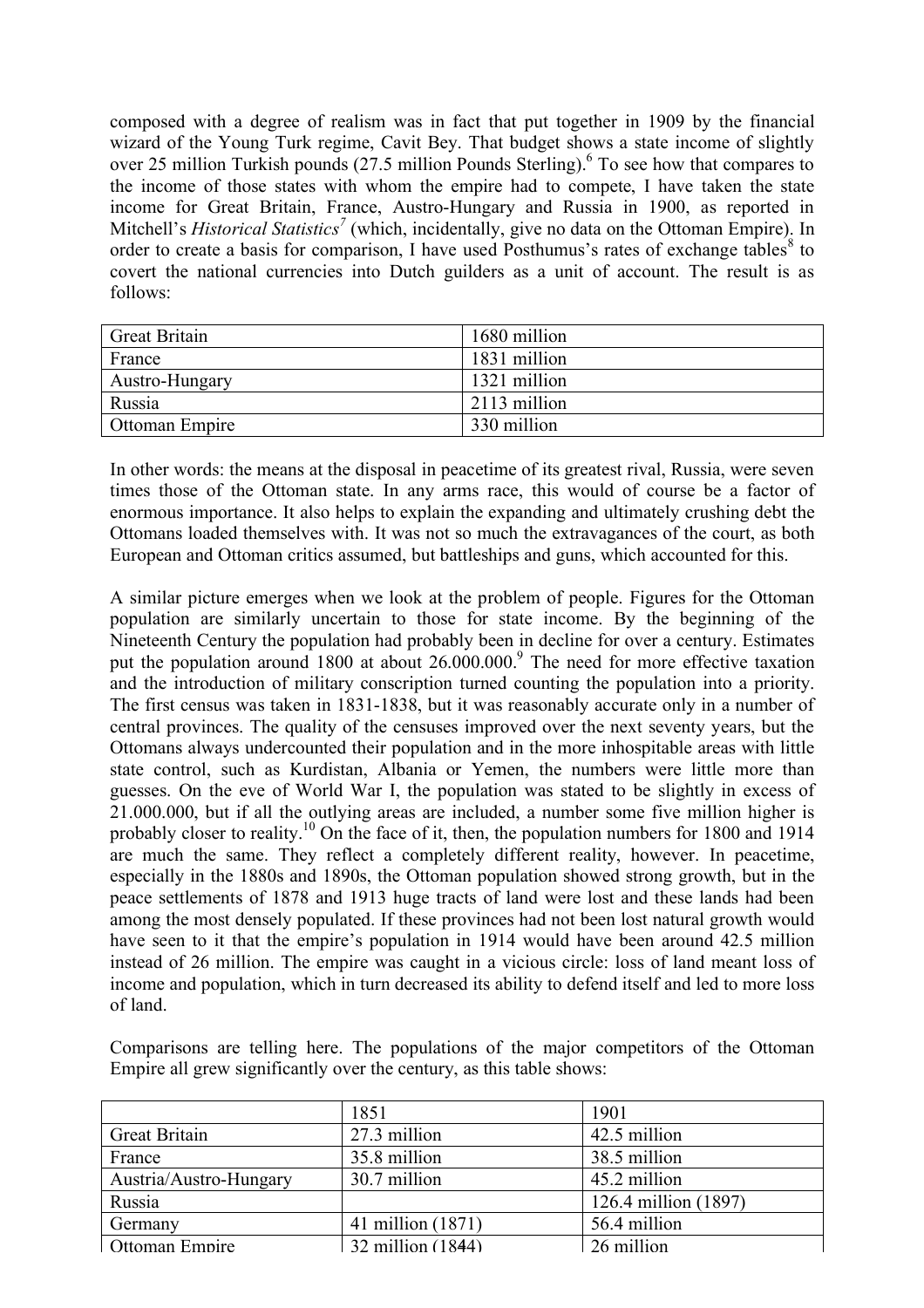In other words: populations, which had been comparable in size to that of the Ottoman Empire in the early Nineteenth Century, were between 30 and 50 percent larger at the end of the century, while the population of the eternal rival Russia was five times that of the Ottomans.

Looked at in purely military terms, however, the picture was worse and this is because of the huge number of exemptions. Certain categories of Muslims were exempted, like religious scholars and students, pilgrims or residents of Istanbul or the holy places, but the main exempted group was that of the non-Muslims. From the start in 1844, the empire had only conscripted Muslim men into its army. This continued to be the case after full equality before the law had been introduced in 1856. Christians and Jews continued to pay a special exemption tax (*bedel*) until 1909 instead of serving in the army. This reduced the recruitment base of the army in a major way. Until 1878, Christians and Jews made up close to forty percent of the population. They constituted twenty percent even as late as 1914. The actual recruitment base of the army consisted of the male, sedentary, Muslim population. No wonder, then, that the actual recruitment rate was among the lowest in Europe: in peacetime only 0.35 percent of the population was conscripted each year. Fully mobilized, four percent of the population served, as opposed to for instance ten percent in France in World War I.<sup>11</sup>

The army's problem was not primarily lack of modern hardware. Much of the money borrowed by the state was in fact used to buy modern European arms, but the lack of an industrial base meant that equipment and most of the munitions for the Ottoman guns had to be imported. As wars grew more industrial starting with the American Civil War, the lack of an industrial base became an ever more severe handicap. When World War I broke out, the empire still did not produce heavy artillery shells. It also did not produce enough bandages.

There are no data on overall Ottoman industrial output, but if we look at one vital precondition for industrialisation, coal production, a very clear picture emerges. Coal production in the major Ottoman mining area, the Ereğli coalfields near the Black Sea shore, more than doubled after French interests started developing the local mines in 1896, but by the early 1900s it stood at about 600.000 tons per annum. Compare this to the production of some major European countries in 1900:

| <b>Great Britain</b>  | 229 million metric tons |
|-----------------------|-------------------------|
| France                | 33.4 million            |
| Austro-Hungary        | 11 million              |
| Russia                | 16.2 million            |
| <b>Ottoman Empire</b> | 0.6 million             |

Oil could have been an alternative, but it was not. Ottoman troops took the oilfields of Baku in 1918, when they were still among the most important oil producing areas in the world, but the government was forced to withdraw its troops under the armistice of October 1918. Of course, some of the Ottoman Arab provinces would later become major oil producers, but, although important oil reserves had been discovered in Mesopotamia before the war, exploitation did not start until after the peace settlement, when these areas had been lost to the empire.

One final element, which I want to look at in the context of the ability (or failure) of the Ottoman Empire to defend itself, is that of rail transport, which the Franco-Prussian war of 1870 had shown to be of decisive influence on modern warfare. In 1914, the Ottoman Empire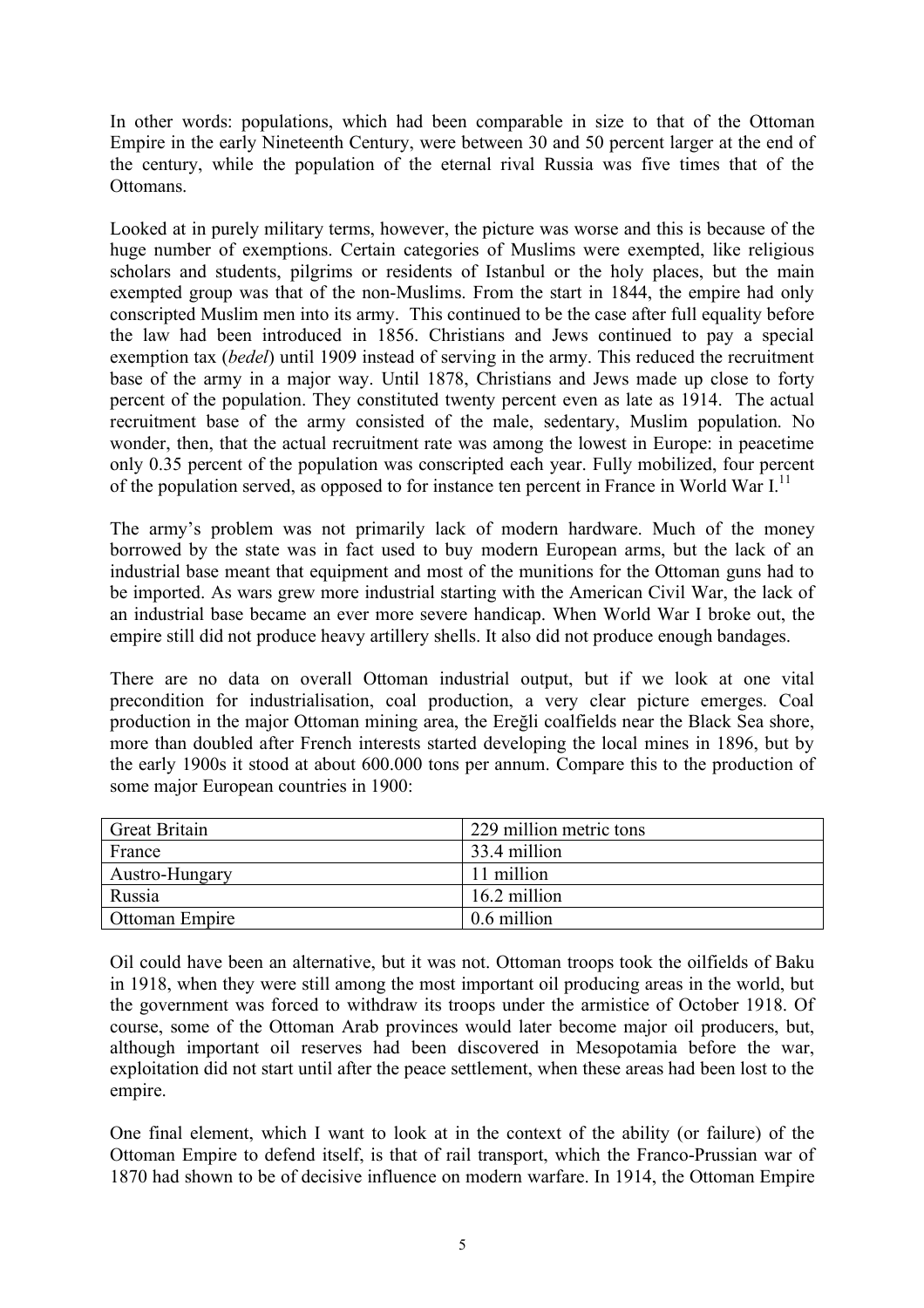was still largely dependent on coastal shipping for transport of bulk goods (something which made it highly vulnerable in case of war), but the importance of railways had been increasing strongly. The country had 5759 kilometres of railways of all gauges in operation on the eve of World War I.<sup>12</sup> At the same time

| Great Britain had | 32.623 |
|-------------------|--------|
| France            | 40.770 |
| Germany           | 63.378 |
| Austro-Hungary    | 22.981 |
| Russia            | 62.300 |
| Ottoman Empire    | 5.759  |

India, with twice the surface of the Ottoman Empire, had almost exactly ten times as big a rail network. The nature of the Ottoman railway system was also different from that of its European rivals. The railway networks of France and Great Britain resembled a spider's web with lines radiating from the metropolis (Paris or London), thus having a strong integrative effect and enhancing state control. In the continental empires, military considerations, i.e. the necessity to move troops massively and quickly to the borders had been taken into account when granting railway concessions. In the Ottoman Empire this was not the case for the railways built by foreign interests between 1860 and 1890. These were essentially lines constructed to connect ports with productive hinterlands. Only when the German-owned Anatolian railway and Baghdad Railway were built from 1888 onwards and the Hejaz pilgrimage railway from 1901 onwards, did the empire begin to acquire a network which actually connected the interior to the capital and which could play a strategic role.

When discussing the ultimate failure of the Ottoman Empire to defend itself effectively, we should remember these numbers. In a struggle with a country like Russia, which was seven times as rich, five times as populous, produced almost thirty times as much coal and had eleven times as big a rail network, who should be surprised at the outcome?

# **National cohesion**

The loss of territory and the ultimate demise of the Ottoman Empire was not the result of external pressure alone, however, but of the interplay of that pressure with separatist nationalism developed by the non-Muslim communities of the empire. The European idea of political nationalism spread in the wake of the French revolution primarily to those communities, which had the strongest overseas or overland trading networks with Europe: the Greeks and the Serbs. After these two had achieved independence (albeit certainly not to the full extent of their territorial ambitions) Bulgarians, Rumanians, Montenegrins, Macedonians and Armenians followed suit. This spread of nationalist ideologies among the intelligentsia of the Christian communities coincided with the spread of European patronage. The Ottomans had always granted the representatives of foreign powers the right to grant protection to a limited number of local employees, primarily to the embassy interpreters (dragomans) who were responsible for contacts with the Ottoman authorities and who were recruited mostly from Levantine (Catholic), but also from Greek orthodox and Armenian families. We now know that the number of these protected Christians remained very limited (hundreds rather than thousands) until the late Eighteenth Century. <sup>13</sup> This changed in the aftermath of the Napoleonic Wars. Between 1820 and 1880 the number of protected Christians, whose status as protégés of a European power was officially recognized by the Porte through the issuance of a diploma (*Berat*) grew explosively. This was the period in which each island in the Aegean was reported to have its own Russian honorary consul with its own circle of protégés.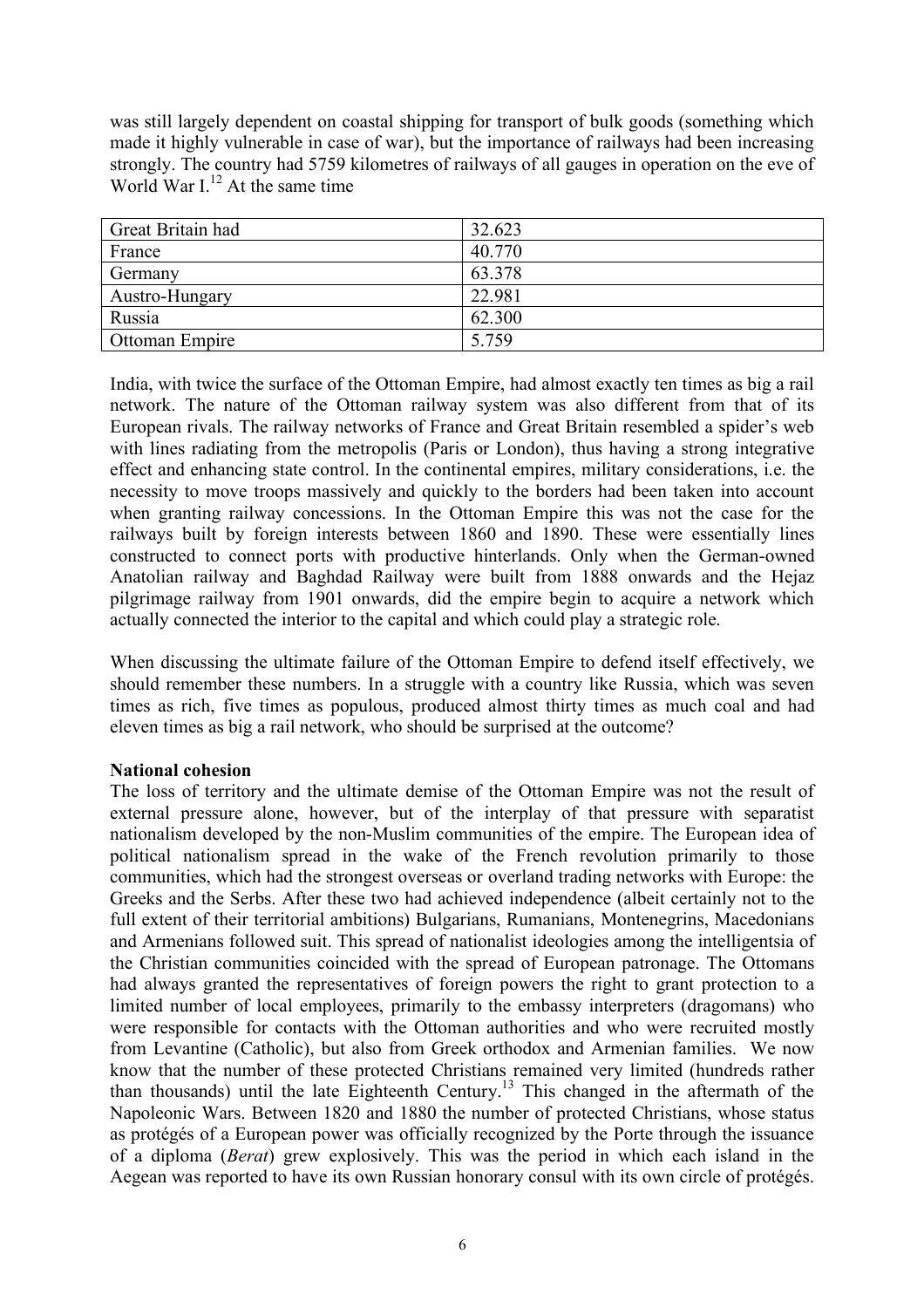The expansion of the protégé system continued until the Eighteen Eighties, by which time both the Ottoman Empire and the European states had embraced more modern ideas on citizenship and agreed that the protected Christians should opt either for full citizenship of the European protector state or for Ottoman nationality.

The protected status of the Christians at the precise time (Eighteen Thirties to Sixties) when trade expanded very rapidly, allowed an entrepreneurial middle class to develop. The increased wealth and self confidence of the Christian middle class in turn was reflected in the creation of an increasingly dense network of institutions – schools, but also gentlemen's clubs, café's, charitable organisations and (towards the end of the century) sports clubs, which allowed the expression of a distinct sociability of the non-Muslim communities.

By the Eighteen Sixties, the very visible increase in wealth and status of the Christian communities gave rise to a Muslim backlash. This expressed itself on a popular level in mob violence, of which the best-known example is the pogrom in Damascus in 1860. On an elite level the Muslim reaction took the form of the "Young Ottoman" movement. This was created by young and middle-ranking Ottoman bureaucrats in 1865. The central idea of the Young Ottomans (whose ideas otherwise show a great deal of variety and inconsistency) was that reforms should not be based on imitation of the West, but on a true and modern understanding of Islam, the premise being that Islam was a rational religion receptive to scientific innovation and that in its original form the Islamic community had been an embryonic democracy. The Young Ottomans advocated the introduction of constitutional, parliamentary rule, arguing that this would give all the different communities a stake in the well being of the empire and thus create a "Unity of the Elements" (*İttihadı Anasır*). But although a constitutional parliamentary regime was introduced in 1876, the Ottomanist ideology proved to have a very limited appeal. The new social space created by the non-Muslim minorities instead proved to be the ideal breeding ground for ethnic nationalism. When war broke out (again) between the empire and Russia in 1877, the loyalties of the Bulgarians, Greeks and Armenians proved dubious to say the least. The disastrous defeat in the war of 1877-78 discredited the idea of parliamentary constitutionalism in the eyes of most Muslims, including the monarch himself.

Faced with the onslaught of nationalism and liberalism, the Ottoman sultan who ruled the empire between 1876 and 1909, Abdülhamid II, reacted in much the same manner as did his contemporaries Francis-Joseph of Austria-Hungary and Alexander III of Russia. Over the heads of the middle class intelligentsia, in whose midst the constitutional movement head been born, he reached out to the mass of the population by projecting a fatherly image and by emphasizing the sacral nature of his rule. The Islamist and Pan-Islamist policies of Sultan Abdülhamid have been much studied, but they are interpreted in the context of the political and religious traditions of the Middle East and hence seen as a unique phenomenon. If we look at the East- and Central-European context, however, we notice that Francis-Joseph very definitely positioned himself both as a father figure and as a Catholic monarch, while the Russian Tsar strongly emphasized his role as champion of the Orthodoxy.

In employing these ideological tools, the Sultan was at a great disadvantage when compared to his European counterparts, however. Both the Austrian and the Russian monarch could effect a certain degree of bonding with the majority and the dominant groups in society. The vast majority of the Austro-Hungarian populations were Roman Catholic and this included the two titular ethnic groups (Germans and Hungarians). While imperial Russia included important minorities of different faiths (Catholic, Georgian and Armenian Christianity, Islam both Sunni and Shi'i), the religious element could be used to cement the bond between the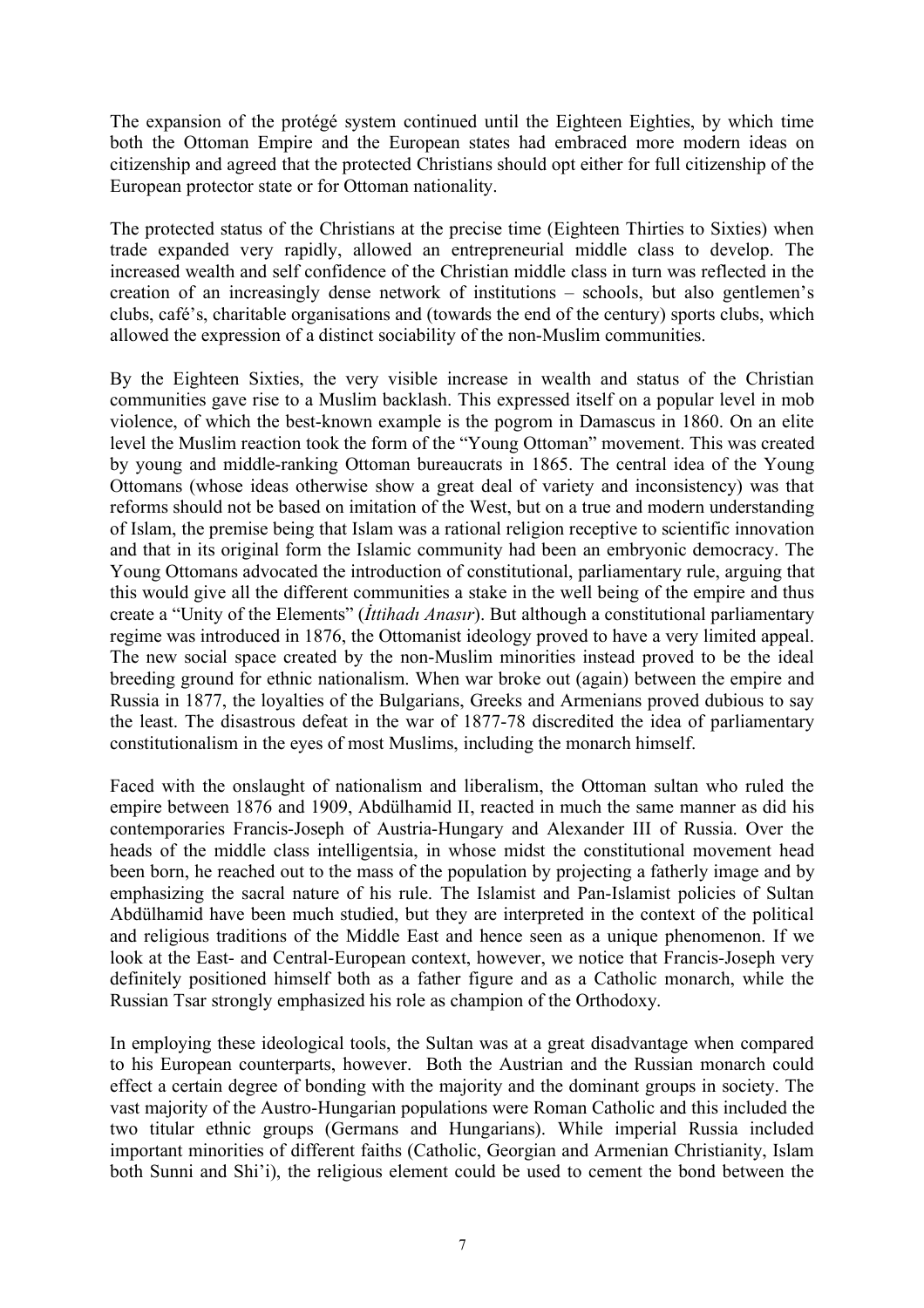monarch and the vast majority of the population as well as with the sections of society, which dominated economic and political life. The situation in the Ottoman Empire was fundamentally different. The religious over determination of a division of labour between the fast-growing state bureaucracy (and army) on the one hand and the modern trade and industry sector on the other, which had occurred in the first half of the Nineteenth Century, $14$  meant that the sultan-caliph could not use religion as a cohesive force in his relation which those who dominated the modern sectors of the economy. The Christian population of the empire as a percentage of the whole had declined from about 40 percent early in the Nineteenth Century to about 20 percent in the early Twentieth Century, but that twenty percent – or rather the bourgeoisie from among those 20 percent – controlled the vast majority of the industrial sector and a similar percentage of international trade.

The Young Turks who carried out the constitutional revolution in July 1908 and deposed Sultan Abdülhamid nine months later presented themselves as the heirs to the constitutionalists of the Eighteen Sixties and Seventies. Ostensibly, they acted in name of the ideal of the "Unity of the Elements". In reality, however, both the confidential statements of the revolutionaries before 1908 and their policies thereafter show that they had already become thoroughly disillusioned with this concept and that their real commitment lay elsewhere. It is debatable whether they were already in the grip of Turkish nationalism or inspired by a Muslim-Ottoman proto-nationalism, but it is absolutely clear that the Young Turks of the Committee of Union and Progress identified themselves with the interests of the state (which they served as soldiers and bureaucrats) and of the Muslim majority and that their perceived enemy was as much an "enemy within" as an "enemy without". <sup>15</sup>

Almost immediately after the constitutional revolution of July 1908, the Committee of Union and Progress started to address the fundamental questions of money and men. On the money front, its possibilities were limited. Its main contribution, through the new finance minister Cavit Bey, who was the first Young Turk to enter the cabinet, was the drawing up of a realistic state budget. Cavit Bey produced a significant increase in the tax income, but also a more realistic and much higher level of expenditure, caused in part by the early retirement and paying off of large numbers of servants of the old regime. Attempts by the Committee to negotiate the abolition of the capitulations or the introduction of differential import tariffs (instead of the *ad valoram* ones) were rejected by all European powers, however.

Where manpower was concerned, the Young Turks took the obvious course of eliminating the existing regime of exemptions through new legislation. Discussions about this started soon after the constitutional revolution of 1908, but the legislation was enacted only after the suppression of the counterrevolution of April 1909. In July 1909 military service became obligatory for all male Ottoman subjects. In October, recruitment of conscripts irrespective of religion was ordered for the first time. At this time, the communal leaders of the various Christian communities were by and large still ready to cooperate with the Young Turk regime, even though it was already apparent that their vision of what Ottoman citizenship, the "Union of the Elements" (*İttihadı anasır*) differed fundamentally from the Young Turks' vision of a unitary state. On the face of it, the Greek, Bulgarian, Syrian and Armenian community leaders agreed to universal conscription, but they added a number of conditions that ran directly counter to the intentions of the Young Turks, i.e. to use the army as a melting pot for the different ethnicities. They demanded that units be ethnically and religiously homogeneous, be officered by Christians and - in the case of the Bulgarians – be stationed only in the European provinces of the empire. There was very little enthusiasm for military service among the mass of the Christian population and many of those who could afford it (mostly children of the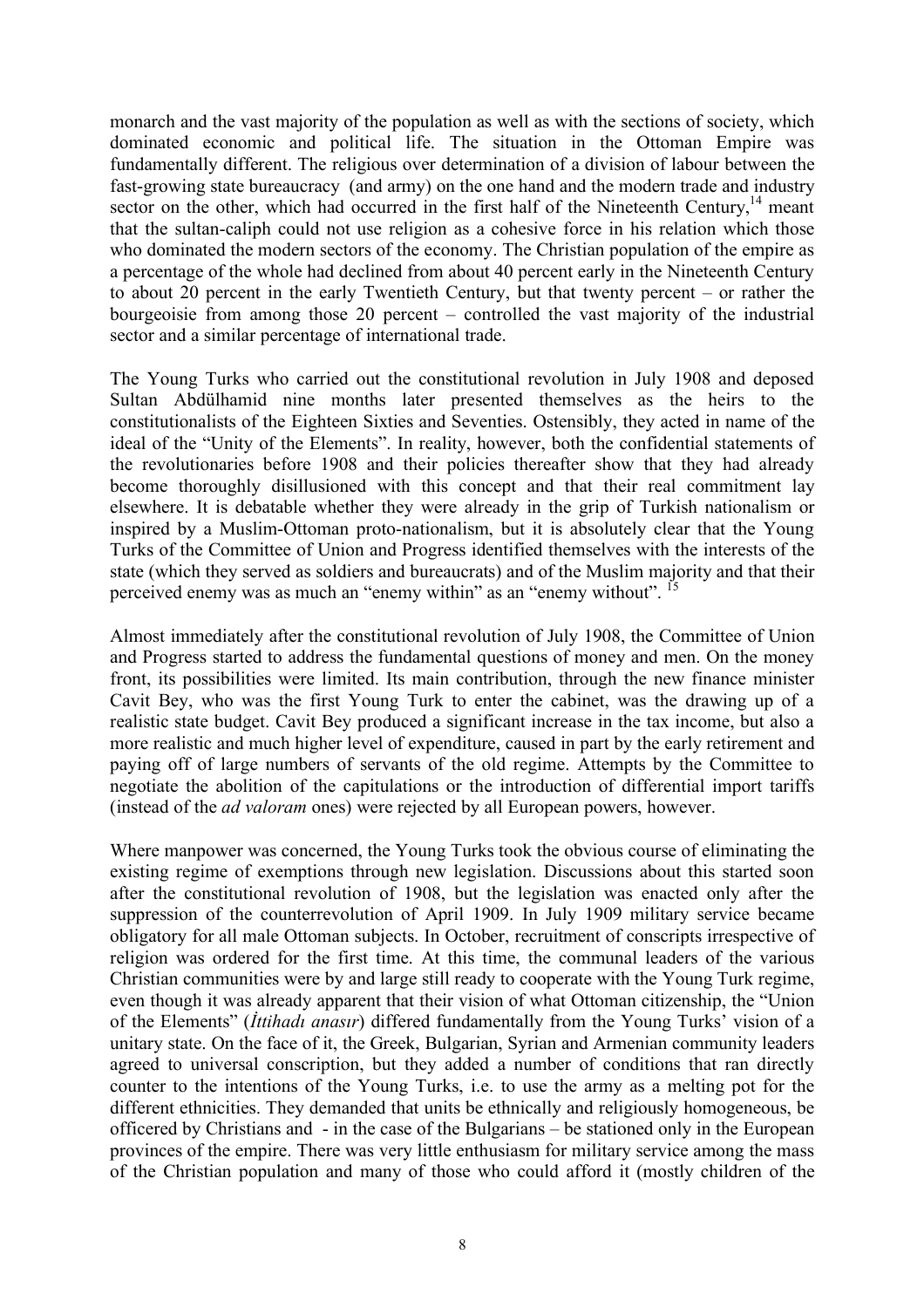bourgeoisie) opted to leave the country physically while the recruitment drive was on or to get a foreign passport.<sup>16</sup>

The outbreak of World War I finally gave the Young Turks the opportunity to surmount the constraints, which had been preventing the Ottomans from fully exploiting their available resources. On 2 August 1914 the Ottoman government announced that it was suspending payments on the national debt and on 1 October 1914 the age-old capitulations were unilaterally abolished. By this time, however, identity politics, aiming at the creation of, if not a Turkish, certainly an Ottoman-Muslim nation took precedence over economic and military rationality. In other words: of the two problems facing the Ottoman reformers that of national cohesion now completely overshadowed that of financial and human resources.

Economic and fiscal rationality would have implied expanding the existing and growing modern industrial and commercial sector, which was almost wholly owned by members of the Non-Muslim communities, and extracting the maximum surplus through effective taxation. This was no longer an option by 1914, however, after the trauma caused by the Balkan Wars, in which hundreds of thousand of Muslims, including a disproportionate percentage of the political and cultural elite, lost their ancestral homes. The "National Economy"(*Milli Iktisat*) programme launched by the Young Turks in 1914 therefore was primarily the product of ethno-religious nationalism and served a political rather than an economic purpose. It aimed at replacing the Non-Muslim entrepreneurs with Muslim ones. 200.000 Greeks were expelled in 1914 even before the outbreak of war and life was made extremely hard for the remaining Christian entrepreneurs. While it is true that the "National Economy" programme laid the groundwork for the growth of a native Turkish entrepreneurial class, which came into its own in the republic, for the empire it meant a loss in commercial, technical and managerial skills and a fall in productivity.

Military rationality would have pointed to reducing the number of exemptions, calling up as many recruits as possible and using them effectively to increase the fighting strength of the army and navy. But here too, the logic of ethnic and religious antagonism prevailed. The Young Turks (not entirely without reason) doubted the loyalties of the Greek and Armenian communities and they were not prepared to run any risks with Greek and Armenian soldiers. This was shown in dramatic fashion when, after the failure – with great loss of life – of the Ottoman winter offensive against the Russians of December 1914-January 1915, the Armenian soldiers were disarmed and reassigned to labour battalions. Most of them were later killed.

The deportation of the Armenian population of Anatolia to the Syrian desert, which started in May 1915 and the wholesale killings which accompanied it, contradicted both economic and military rationality. In the countryside of Eastern Anatolia, it destroyed a very important part of the agricultural sector, thus ensuring that the Ottoman army would have to fight without local supplies of food and fodder and in the towns a major part of the industrial and commercial infrastructure was destroyed, affecting the productive capacity of the empire as a whole.

The ethnic policies of World War I started a process, which, together with the flight of the Greeks in 1922 and the population exchange executed under the aegis of the United Nations in 1924, rendered Anatolia far more homogeneous ethnically and religiously. These policies formed the basis for the creation of a successful national state, the Republic of Turkey, but they could not save the empire.